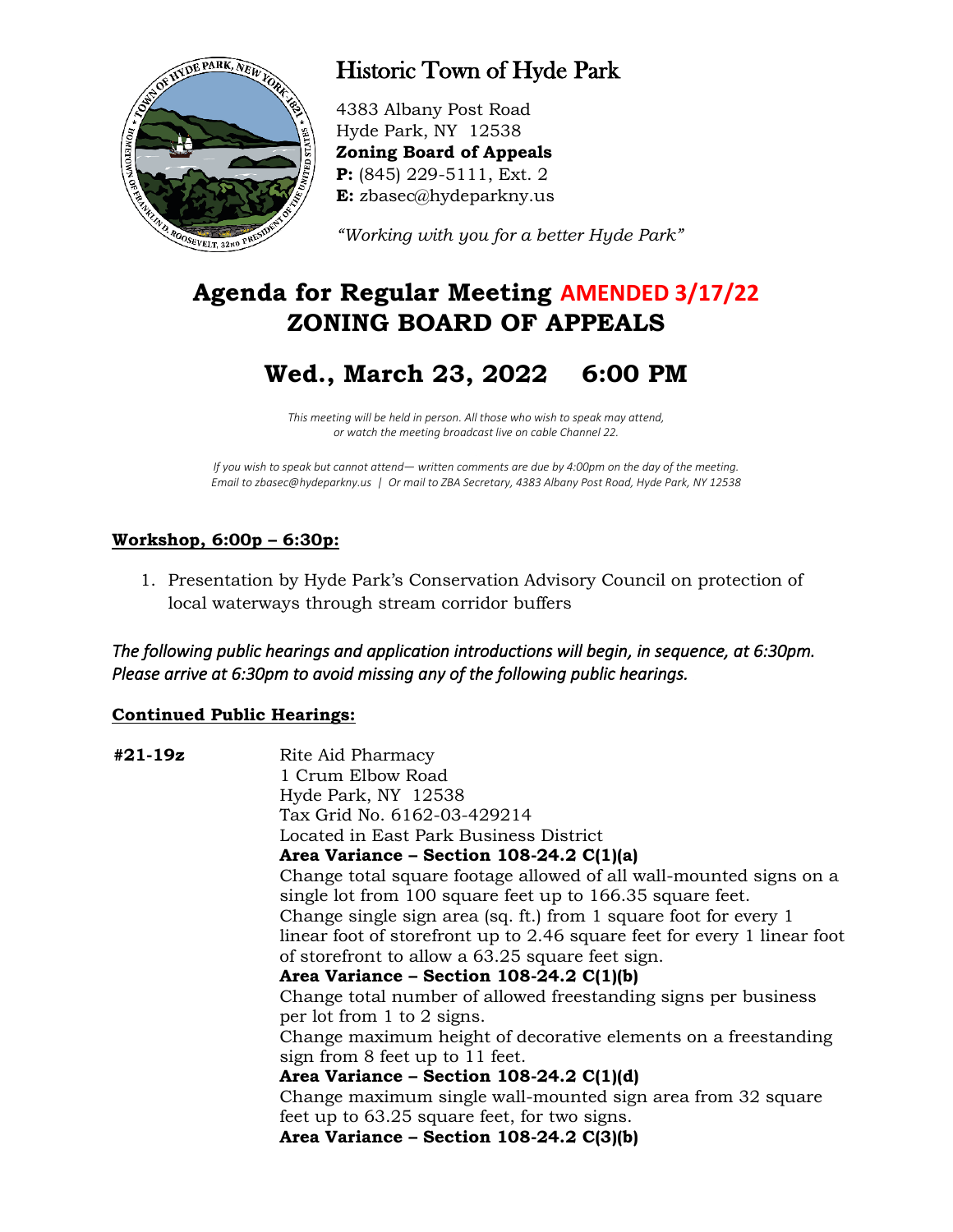Change total sign area of safety signs from 2 square feet to 4 square feet.

#### **Area Variance – Section 108-24.2 F(2)(a)**

Change maximum symbol dimensions from 10 inches up to 30 inches for two freestanding signs; and maximum symbol dimensions from 10 inches up to 30 inches for two wall-mounted signs.

#### **Area Variance – Section 108-24.2 F(2)(b)**

Change maximum letter height from 10 inches up to 21 inches on two wall-mounted signs.

#### **New Public Hearings:**

**#22-01Z** *WITHDRAWN APPLICATION – PUBLIC HEARING CANCELLED* Speedway 3694 Albany Post Road Poughkeepsie, NY 12601 Tax Grid No. 6063-04-992465 **USE VARIANCE (or adjustment to the strict application of the Town of Hyde Park Zoning Code) regarding a prohibited use within commercial signage in Section 108-24.4 B** — to allow internally lit, toggleable message above digital gas prices on all dispensers at Speedway gas station, while no internally lit signs are permitted in the Town of Hyde Park. *THE APPLICANT WITHDREW THIS APPLICATION 3/14/22. THERE WILL BE NO FURTHER CONSIDERATION REGARDING THIS PROJECT, AND THE BOARD WILL TAKE NO ACTION ON IT.* **#22-02Z** Michael Thompson, c/o David Freeman 3 Pond Road Poughkeepsie, NY 12601 Tax Grid No. 6163-03-023417 **Area Variance – Section 108-5.15 Bulk Regulations in Neighborhood District** to change maximum permitted density from 2 dwelling units per 1 acre to 2 dwelling units per 0.39 acres to allow an existing accessory apartment. **#22-04Z** David Rozan & Funda Saygin, c/o Kristina Dousharm Architecture 42 Old Post Road Staatsburg, NY 12580 Tax Grid No. 6167-03-018325 **Area Variance – Section 108-5.15 Bulk Regulations in Hamlet District** to change side yard setback from 10 feet to 3 feet, 10 inches for the construction of a deck on a house already built within the setback.